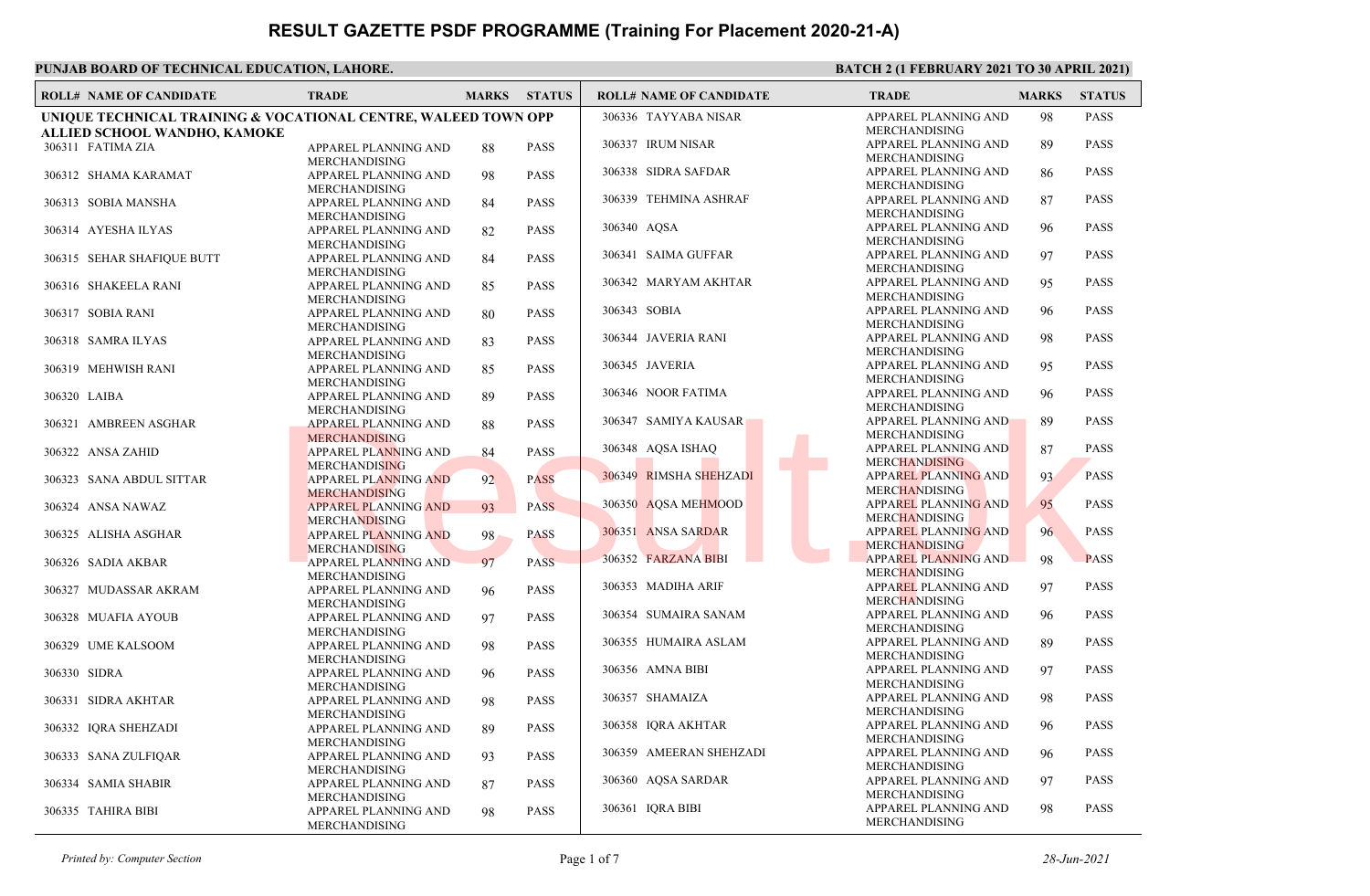|             | <b>ROLL# NAME OF CANDIDATE</b> | <b>TRADE</b>                                                         | <b>MARKS</b> | <b>STATUS</b> | <b>ROLL# NAME OF CANDIDATE</b>                          | <b>TRADE</b>                                                         | <b>MARKS</b> | <b>STATUS</b> |
|-------------|--------------------------------|----------------------------------------------------------------------|--------------|---------------|---------------------------------------------------------|----------------------------------------------------------------------|--------------|---------------|
|             | 306362 AFSHAN                  | APPAREL PLANNING AND<br><b>MERCHANDISING</b>                         | 94           | <b>PASS</b>   | 306388 KALSOOM BANO                                     | APPAREL PLANNING AND<br><b>MERCHANDISING</b>                         | 83           | <b>PASS</b>   |
|             | 306363 TANZEELAAMANAT          | APPAREL PLANNING AND<br><b>MERCHANDISING</b>                         | 91           | <b>PASS</b>   | 306389 SANA YOUNAS                                      | APPAREL PLANNING AND<br><b>MERCHANDISING</b>                         | 84           | <b>PASS</b>   |
|             | 306364 AYESHA MANSHA           | APPAREL PLANNING AND<br><b>MERCHANDISING</b>                         | 98           | <b>PASS</b>   | 306390 HABIBA SALEEM                                    | APPAREL PLANNING AND<br><b>MERCHANDISING</b>                         | 94           | <b>PASS</b>   |
|             | 306365 KAINAT AFZAL            | APPAREL PLANNING AND<br>MERCHANDISING                                | 93           | <b>PASS</b>   | 306391 SUMAIRA NOUREEN                                  | APPAREL PLANNING AND<br><b>MERCHANDISING</b>                         | 98           | <b>PASS</b>   |
|             | 306366 ADEELA ASGHAR           | APPAREL PLANNING AND                                                 | 92           | <b>PASS</b>   | 306392 IQRA MUBEEN                                      | APPAREL PLANNING AND<br>MERCHANDISING                                | 92           | <b>PASS</b>   |
|             | 306367 SIDRA AZMAT             | <b>MERCHANDISING</b><br>APPAREL PLANNING AND                         | 98           | <b>PASS</b>   | 306393 NASRA BIBI                                       | APPAREL PLANNING AND                                                 | 93           | <b>PASS</b>   |
|             | 306368 NOUREEN WAHEED          | <b>MERCHANDISING</b><br>APPAREL PLANNING AND                         | 97           | <b>PASS</b>   | 306394 ATIA RANI                                        | <b>MERCHANDISING</b><br>APPAREL PLANNING AND                         | 98           | <b>PASS</b>   |
|             | 306369 FABIHA                  | <b>MERCHANDISING</b><br>APPAREL PLANNING AND                         | 91           | <b>PASS</b>   | 306395 KASHAF BIBI                                      | <b>MERCHANDISING</b><br>APPAREL PLANNING AND                         | 81           | <b>PASS</b>   |
|             | 306370 AQSA SALEEM             | <b>MERCHANDISING</b><br>APPAREL PLANNING AND                         | 95           | <b>PASS</b>   | 306396 AMIRA SHEHZADI                                   | <b>MERCHANDISING</b><br>APPAREL PLANNING AND                         | 98           | <b>PASS</b>   |
|             | 306371 FARHAT SIDDIQUE         | <b>MERCHANDISING</b><br>APPAREL PLANNING AND                         | 96           | <b>PASS</b>   | 306397 HUMAIRA AHMED                                    | <b>MERCHANDISING</b><br>APPAREL PLANNING AND                         | 83           | <b>PASS</b>   |
|             | 306372 NISHA                   | <b>MERCHANDISING</b><br>APPAREL PLANNING AND                         | 81           | <b>PASS</b>   | 306398 TABINDA TEHREEM                                  | <b>MERCHANDISING</b><br>APPAREL PLANNING AND<br><b>MERCHANDISING</b> | 98           | <b>PASS</b>   |
|             | 306373 AFSHAN RANI             | <b>MERCHANDISING</b><br><b>APPAREL PLANNING AND</b>                  | 87           | <b>PASS</b>   | 306399 SYEDA NAZISH QAMMAR                              | <b>APPAREL PLANNING AND</b>                                          | 82           | <b>PASS</b>   |
| 306374 SOZA |                                | <b>MERCHANDISING</b><br><b>APPAREL PLANNING AND</b>                  | 89           | <b>PASS</b>   | 306400 IQRA BIBI                                        | <b>MERCHANDISING</b><br>APPAREL PLANNING AND                         | 92           | <b>PASS</b>   |
|             | 306375 MARYAM ISRAR            | <b>MERCHANDISING</b><br>APPAREL PLANNING AND                         | 97           | <b>PASS</b>   | 306401 SABA                                             | <b>MERCHANDISING</b><br><b>APPAREL PLANNING AND</b>                  | 94           | <b>PASS</b>   |
|             | 306376 ANISA ASLAM             | <b>MERCHANDISING</b><br><b>APPAREL PLANNING AND</b>                  | 92           | <b>PASS</b>   | 306402 MADIHA BIBI                                      | <b>MERCHANDISING</b><br><b>APPAREL PLANNING AND</b>                  | 83           | <b>PASS</b>   |
|             | 306377 BASMA BIBI              | <b>MERCHANDISING</b><br><b>APPAREL PLANNING AND</b>                  | 81           | <b>PASS</b>   | 306403 MADIHA                                           | <b>MERCHANDISING</b><br><b>APPAREL PLANNING AND</b>                  | 81           | <b>PASS</b>   |
|             | 306378 SABA YOUSAF             | <b>MERCHANDISING</b><br>APPAREL PLANNING AND                         | 91           | <b>PASS</b>   | 306404 KHADIJA ZIA                                      | <b>MERCHANDISING</b><br><b>APPAREL PLANNING AND</b>                  | 83           | <b>PASS</b>   |
|             | 306379 RABIA                   | <b>MERCHANDISING</b><br>APPAREL PLANNING AND                         | 98           | <b>PASS</b>   | 306405 ANILA RIAZ                                       | <b>MERCHANDISING</b><br><b>APPAREL PLANNING AND</b>                  | 85           | <b>PASS</b>   |
|             | 306380 ASIMA BIBI              | <b>MERCHANDISING</b><br>APPAREL PLANNING AND                         | 88           | <b>PASS</b>   | 306406 HANIA ISTIKHAR                                   | <b>MERCHANDISING</b><br>APPAREL PLANNING AND                         | 98           | <b>PASS</b>   |
|             | 306381 SAMINA BIBI             | <b>MERCHANDISING</b><br>APPAREL PLANNING AND                         | 93           | <b>PASS</b>   | 306407 SHABANA KOUSAR                                   | <b>MERCHANDISING</b><br>APPAREL PLANNING AND                         | 98           | <b>PASS</b>   |
|             | 306382 SAMRA QAMAR             | <b>MERCHANDISING</b><br>APPAREL PLANNING AND                         | 94           | <b>PASS</b>   | 306408 ASIA YAQOOB                                      | <b>MERCHANDISING</b><br>APPAREL PLANNING AND                         | 87           | <b>PASS</b>   |
|             | 306383 MAFIA ASLAM             | <b>MERCHANDISING</b><br>APPAREL PLANNING AND                         | 83           | <b>PASS</b>   | 306409 BISMILLAH                                        | <b>MERCHANDISING</b><br>APPAREL PLANNING AND                         | 95           | <b>PASS</b>   |
|             | 306384 SABA ASLAM              | <b>MERCHANDISING</b><br>APPAREL PLANNING AND                         | 85           | <b>PASS</b>   | 306410 AYESHA                                           | <b>MERCHANDISING</b><br>APPAREL PLANNING AND                         | 96           | <b>PASS</b>   |
|             | 306385 SIDRA YAQOOB            | <b>MERCHANDISING</b><br>APPAREL PLANNING AND                         | 95           | <b>PASS</b>   | 306411 IRUM                                             | <b>MERCHANDISING</b><br>APPAREL PLANNING AND                         | 92           | <b>PASS</b>   |
|             | 306386 MADIHA YAQOOB           | <b>MERCHANDISING</b><br>APPAREL PLANNING AND                         | 82           | <b>PASS</b>   | 306412 ATTIYA                                           | <b>MERCHANDISING</b><br>APPAREL PLANNING AND                         | 93           | PASS          |
|             | 306387 SANA AZMAT              | <b>MERCHANDISING</b><br>APPAREL PLANNING AND<br><b>MERCHANDISING</b> | 93           | <b>PASS</b>   | UNIQUE TECHNICAL TRAINING & VOCATIONAL CENTRE, , PASRUR | <b>MERCHANDISING</b>                                                 |              |               |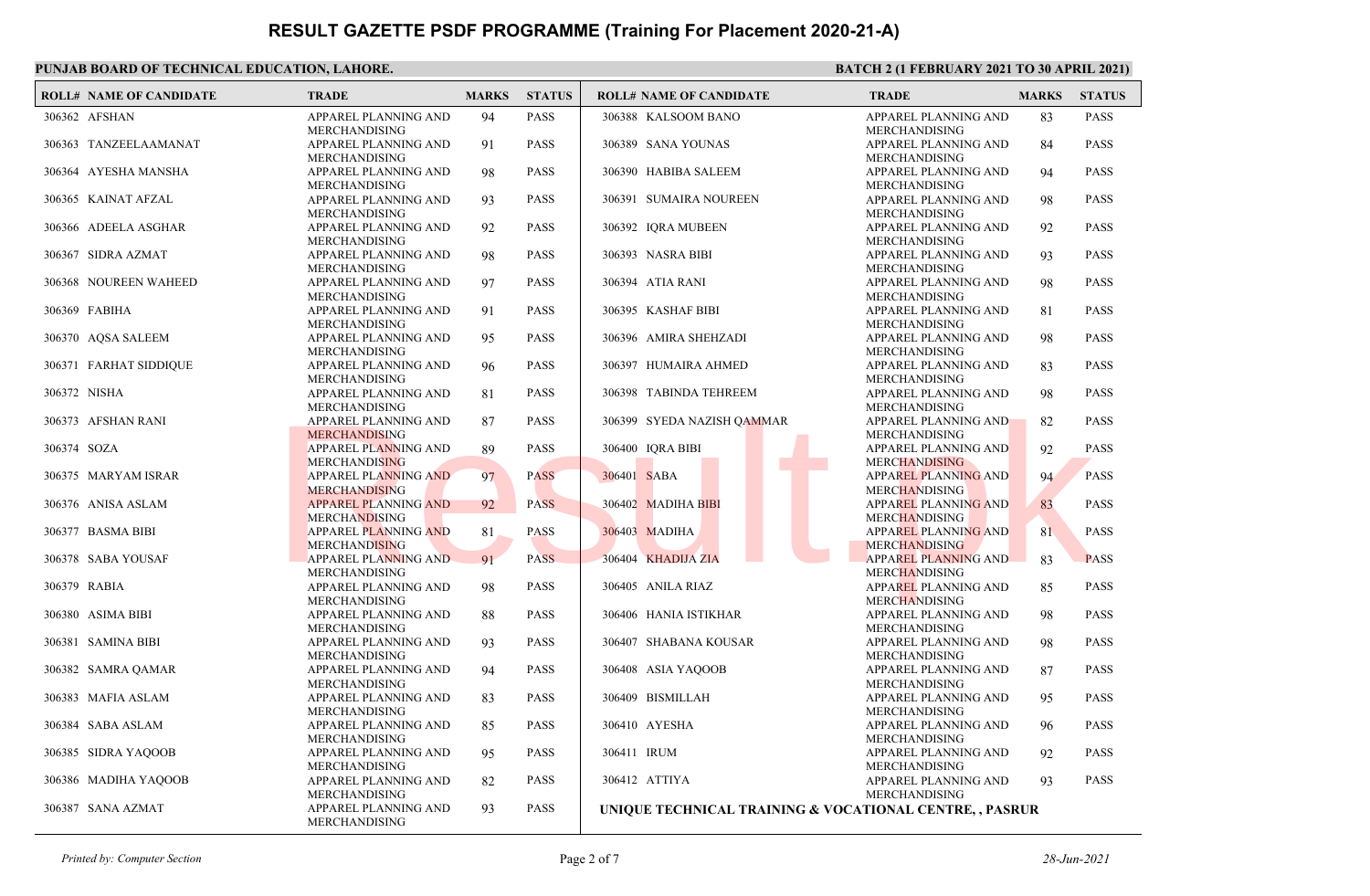|              | <b>ROLL# NAME OF CANDIDATE</b> | <b>TRADE</b>                                        | <b>MARKS</b> | <b>STATUS</b> | <b>ROLL# NAME OF CANDIDATE</b> | <b>TRADE</b>                                        | <b>MARKS</b> | <b>STATUS</b> |
|--------------|--------------------------------|-----------------------------------------------------|--------------|---------------|--------------------------------|-----------------------------------------------------|--------------|---------------|
|              | 306413 SADIA MUSTUFA           | APPAREL PLANNING AND<br><b>MERCHANDISING</b>        | 94           | <b>PASS</b>   | 306439 AYESHA                  | APPAREL PLANNING AND<br><b>MERCHANDISING</b>        | 86           | <b>PASS</b>   |
|              | 306414 NASHEEBA SHAHEEN        | APPAREL PLANNING AND<br><b>MERCHANDISING</b>        | 87           | <b>PASS</b>   | 306440 SHANZA                  | APPAREL PLANNING AND<br><b>MERCHANDISING</b>        | 86           | <b>PASS</b>   |
|              | 306415 KOMAL SHAHEEN           | APPAREL PLANNING AND<br><b>MERCHANDISING</b>        | 86           | <b>PASS</b>   | 306441 SOBIA BIBI              | APPAREL PLANNING AND<br><b>MERCHANDISING</b>        | 97           | <b>PASS</b>   |
|              | 306416 HIFSA PERVAIZ           | APPAREL PLANNING AND<br><b>MERCHANDISING</b>        | 89           | <b>PASS</b>   | 306442 MARIA BIBI              | APPAREL PLANNING AND<br><b>MERCHANDISING</b>        | 93           | <b>PASS</b>   |
|              | 306417 MEHWISH RANI            | APPAREL PLANNING AND<br><b>MERCHANDISING</b>        | 94           | <b>PASS</b>   | 306443 AOSA                    | APPAREL PLANNING AND<br><b>MERCHANDISING</b>        | 94           | <b>PASS</b>   |
|              | 306418 RAZIA BEGHUM            | APPAREL PLANNING AND<br>MERCHANDISING               | 97           | <b>PASS</b>   | 306444 TAYYABA NAZIR BHATTI    | APPAREL PLANNING AND<br>MERCHANDISING               | 91           | <b>PASS</b>   |
|              | 306419 TAREENA BOOTA           | APPAREL PLANNING AND<br><b>MERCHANDISING</b>        | 89           | <b>PASS</b>   | 306445 SADIA YOUNIS BUTT       | APPAREL PLANNING AND<br><b>MERCHANDISING</b>        | 88           | <b>PASS</b>   |
|              | 306420 URWA ZAKIR              | APPAREL PLANNING AND<br><b>MERCHANDISING</b>        | 96           | PASS          | 306446 TAYYABA SHEHZAD         | APPAREL PLANNING AND<br><b>MERCHANDISING</b>        | 90           | <b>PASS</b>   |
|              | 306421 MADIHA AYUB             | APPAREL PLANNING AND<br><b>MERCHANDISING</b>        | 95           | <b>PASS</b>   | 306447 NADIA                   | APPAREL PLANNING AND<br>MERCHANDISING               | 86           | <b>PASS</b>   |
|              | 306422 SITARA                  | APPAREL PLANNING AND<br><b>MERCHANDISING</b>        | 88           | <b>PASS</b>   | 306448 ZAHRA                   | APPAREL PLANNING AND<br>MERCHANDISING               | 88           | <b>PASS</b>   |
|              | 306423 ALWINA SHEHZADI         | APPAREL PLANNING AND<br><b>MERCHANDISING</b>        | 87           | <b>PASS</b>   | 306449 UZMA                    | APPAREL PLANNING AND<br><b>MERCHANDISING</b>        | 90           | <b>PASS</b>   |
| 306424 ESHA  |                                | <b>APPAREL PLANNING AND</b><br><b>MERCHANDISING</b> | 89           | <b>PASS</b>   | 306450 SABA                    | APPAREL PLANNING AND<br><b>MERCHANDISING</b>        | 91           | <b>PASS</b>   |
|              | 306425 SEHAR                   | APPAREL PLANNING AND<br><b>MERCHANDISING</b>        | 86           | PASS          | 306451 ZAINAB ISMAIL           | APPAREL PLANNING AND<br><b>MERCHANDISING</b>        | 89           | <b>PASS</b>   |
|              | 306426 SUNDAS RANI             | APPAREL PLANNING AND<br><b>MERCHANDISING</b>        | 94           | <b>PASS</b>   | 306452 ATIA MUBEEN             | APPAREL PLANNING AND<br><b>MERCHANDISING</b>        | 86           | <b>PASS</b>   |
|              | 306427 AYESHA                  | <b>APPAREL PLANNING AND</b><br><b>MERCHANDISING</b> | 94           | <b>PASS</b>   | 306453 ANEETA WAZIR            | APPAREL PLANNING AND<br><b>MERCHANDISING</b>        | 98           | <b>PASS</b>   |
|              | 306428 SAWERA BATOOL           | <b>APPAREL PLANNING AND</b><br><b>MERCHANDISING</b> | 93           | <b>PASS</b>   | 306454 AAYESHA NASEER          | <b>APPAREL PLANNING AND</b><br><b>MERCHANDISING</b> | 92           | <b>PASS</b>   |
| 306429 ESHA  |                                | APPAREL PLANNING AND<br><b>MERCHANDISING</b>        | 86           | <b>PASS</b>   | 306455 MARYAM                  | APPAREL PLANNING AND<br><b>MERCHANDISING</b>        | 95           | <b>PASS</b>   |
|              | 306430 ANEELA SHABIR           | APPAREL PLANNING AND<br><b>MERCHANDISING</b>        | 80           | <b>PASS</b>   | 306456 SANA                    | APPAREL PLANNING AND<br>MERCHANDISING               | 89           | <b>PASS</b>   |
|              | 306431 SHAZIA NOREEN           | APPAREL PLANNING AND<br>MERCHANDISING               | 86           | <b>PASS</b>   | 306457 AYESHA SADIOA           | APPAREL PLANNING AND<br>MERCHANDISING               | 92           | <b>PASS</b>   |
|              | 306432 SEHRISH                 | APPAREL PLANNING AND<br>MERCHANDISING               | 93           | <b>PASS</b>   | 306458 SIDRA                   | APPAREL PLANNING AND<br><b>MERCHANDISING</b>        | 91           | <b>PASS</b>   |
| 306433 EISHA |                                | APPAREL PLANNING AND<br><b>MERCHANDISING</b>        | 82           | <b>PASS</b>   | 306459 ZUBAIDA BIBI            | APPAREL PLANNING AND<br><b>MERCHANDISING</b>        | 87           | <b>PASS</b>   |
|              | 306434 FARWA BATOOL            | APPAREL PLANNING AND<br><b>MERCHANDISING</b>        | 94           | <b>PASS</b>   | 306460 SUMAIRA                 | APPAREL PLANNING AND<br><b>MERCHANDISING</b>        | 90           | <b>PASS</b>   |
|              | 306435 RIZWANA IQBAL           | APPAREL PLANNING AND<br><b>MERCHANDISING</b>        | 90           | <b>PASS</b>   | 306461 RIMSHA                  | APPAREL PLANNING AND<br><b>MERCHANDISING</b>        | 87           | <b>PASS</b>   |
|              | 306436 SAIRA                   | APPAREL PLANNING AND<br><b>MERCHANDISING</b>        | 83           | <b>PASS</b>   | 306462 NAZIA                   | APPAREL PLANNING AND<br><b>MERCHANDISING</b>        | 94           | <b>PASS</b>   |
|              | 306437 MEHAK ASHRAF            | APPAREL PLANNING AND<br><b>MERCHANDISING</b>        | 87           | <b>PASS</b>   | 306463 FARAH SHAHID            | APPAREL PLANNING AND<br><b>MERCHANDISING</b>        | 96           | <b>PASS</b>   |
|              | 306438 ANEELA LIAQAT           | APPAREL PLANNING AND<br>MERCHANDISING               | 94           | <b>PASS</b>   | 306464 ALIZA                   | APPAREL PLANNING AND<br><b>MERCHANDISING</b>        | 93           | <b>PASS</b>   |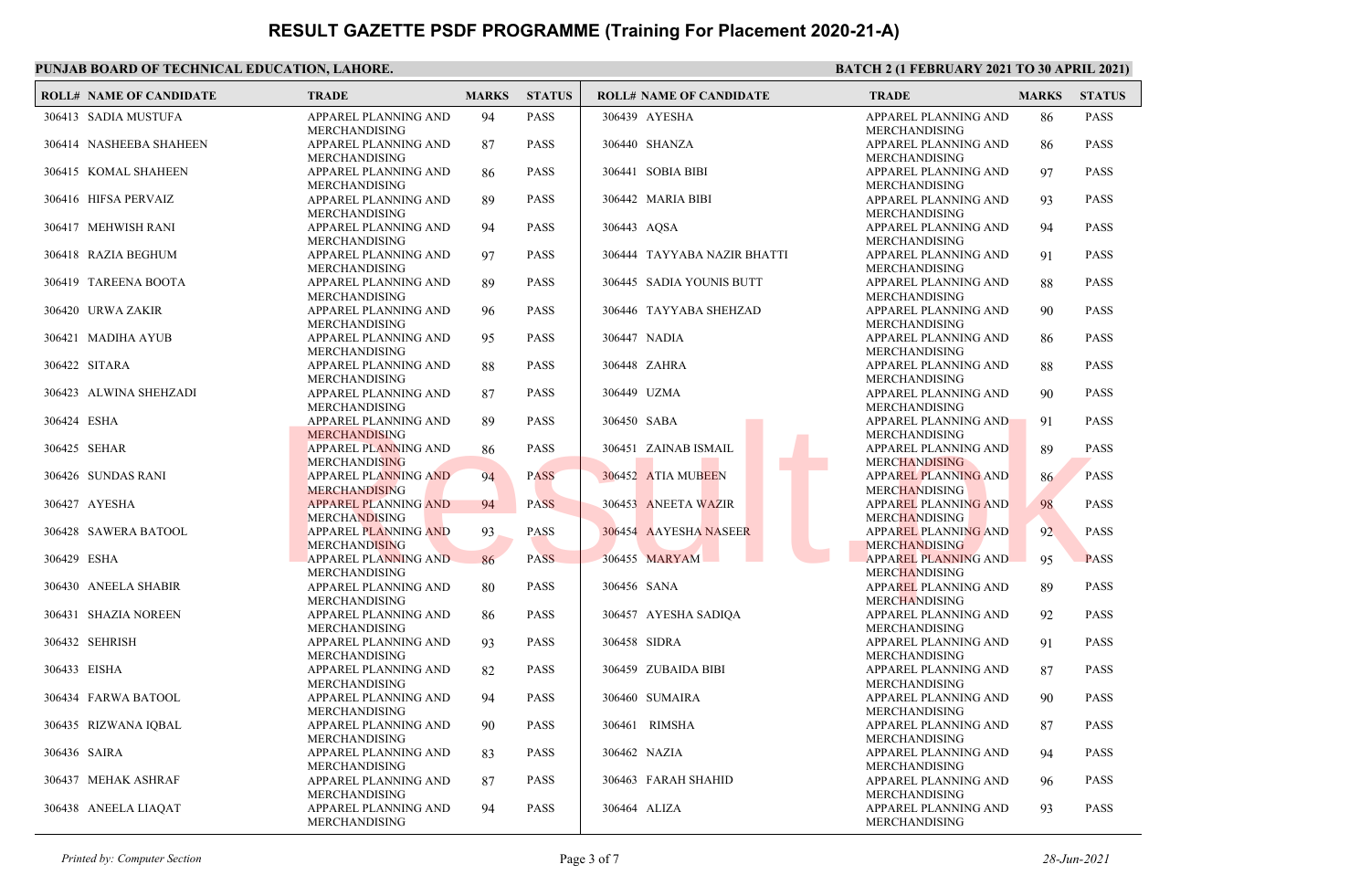|                | <b>ROLL# NAME OF CANDIDATE</b>                              | <b>TRADE</b>                                                      | <b>MARKS</b> | <b>STATUS</b> | <b>ROLL# NAME OF CANDIDATE</b> | <b>TRADE</b>                                       | <b>MARKS</b> | <b>STATUS</b> |
|----------------|-------------------------------------------------------------|-------------------------------------------------------------------|--------------|---------------|--------------------------------|----------------------------------------------------|--------------|---------------|
|                | 306465 FAKHRA HANIF                                         | APPAREL PLANNING AND<br><b>MERCHANDISING</b>                      | 89           | <b>PASS</b>   | 306490 MARYAM BIBI             | 3D DESIGNING/MODELING<br><b>USING CATIA</b>        | 95           | <b>PASS</b>   |
|                | 306466 JAMEELA                                              | APPAREL PLANNING AND<br><b>MERCHANDISING</b>                      | 91           | <b>PASS</b>   | 306491 MUQADAS                 | 3D DESIGNING/MODELING<br><b>USING CATIA</b>        | 89           | <b>PASS</b>   |
|                | 306467 BUSHRA HANIF                                         | APPAREL PLANNING AND<br><b>MERCHANDISING</b>                      | 90           | <b>PASS</b>   | 306492 ALEEZA SHAHZADI         | 3D DESIGNING/MODELING<br><b>USING CATIA</b>        | 96           | <b>PASS</b>   |
|                | 306468 ANEETA ASLAM                                         | APPAREL PLANNING AND<br><b>MERCHANDISING</b>                      | 98           | <b>PASS</b>   | 306493 MAHAM RANI              | 3D DESIGNING/MODELING<br><b>USING CATIA</b>        | 95           | <b>PASS</b>   |
|                | 306469 QAISERA BIBI                                         | APPAREL PLANNING AND<br><b>MERCHANDISING</b>                      | 87           | <b>PASS</b>   | 306494 SADIA                   | 3D DESIGNING/MODELING<br><b>USING CATIA</b>        | 96           | <b>PASS</b>   |
|                | 306470 AYESHA IQBAL                                         | APPAREL PLANNING AND<br><b>MERCHANDISING</b>                      | 84           | <b>PASS</b>   | 306495 SADIA YOUSUF            | 3D DESIGNING/MODELING<br><b>USING CATIA</b>        | 91           | <b>PASS</b>   |
|                | 306471 FARIHA SALEEM                                        | APPAREL PLANNING AND<br><b>MERCHANDISING</b>                      | 88           | <b>PASS</b>   | 306496 BUSHRA SAEED            | 3D DESIGNING/MODELING<br><b>USING CATIA</b>        | 96           | <b>PASS</b>   |
| 306472 FAIZA   |                                                             | APPAREL PLANNING AND<br><b>MERCHANDISING</b>                      | 80           | <b>PASS</b>   | 306497 KINZA BATOOL            | 3D DESIGNING/MODELING<br><b>USING CATIA</b>        | 91           | <b>PASS</b>   |
|                | 306473 SANA MUSHTAQ                                         | APPAREL PLANNING AND<br><b>MERCHANDISING</b>                      | 90           | <b>PASS</b>   | 306498 FAZEELAT BIBI           | 3D DESIGNING/MODELING<br><b>USING CATIA</b>        | 97           | <b>PASS</b>   |
|                | 306474 SAHER                                                | APPAREL PLANNING AND<br><b>MERCHANDISING</b>                      | 88           | <b>PASS</b>   | 306499 AYESHA SADIQA           | 3D DESIGNING/MODELING<br><b>USING CATIA</b>        | 92           | <b>PASS</b>   |
|                | 306475 UME HABIBA SAJJAD                                    | APPAREL PLANNING AND<br><b>MERCHANDISING</b>                      | 91           | <b>PASS</b>   | 306500 SABEEHA SHAHZADI        | 3D DESIGNING/MODELING<br><b>USING CATIA</b>        | 90           | <b>PASS</b>   |
|                | 306476 SONIA SHEHZADI                                       | <b>APPAREL PLANNING AND</b><br><b>MERCHANDISING</b>               | 87           | <b>PASS</b>   | 306501 UZMA SHAHZADI           | <b>3D DESIGNING/MODELING</b><br><b>USING CATIA</b> | 93           | <b>PASS</b>   |
|                | 306477 ZUMER NAEEM                                          | APPAREL PLANNING AND<br><b>MERCHANDISING</b>                      | 84           | <b>PASS</b>   | 306502 KAINAT                  | 3D DESIGNING/MODELING<br><b>USING CATIA</b>        | 95           | <b>PASS</b>   |
|                | 306478 BINISH LIAQAT                                        | APPAREL PLANNING AND<br><b>MERCHANDISING</b>                      | 96           | <b>PASS</b>   | 306503 AIMAN AFZAL             | 3D DESIGNING/MODELING<br><b>USING CATIA</b>        | 89           | <b>PASS</b>   |
|                | 306479 EESHA HABIB                                          | <b>APPAREL PLANNING AND</b><br><b>MERCHANDISING</b>               | 86           | <b>PASS</b>   | 306504 HIBA KANAWIS            | 3D DESIGNING/MODELING<br><b>USING CATIA</b>        | 96           | <b>PASS</b>   |
|                | 306480 WAJIHA                                               | APPAREL PLANNING AND<br><b>MERCHANDISING</b>                      | 90           | <b>PASS</b>   | 306505 ZOYA SHEHZADI           | 3D DESIGNING/MODELING<br><b>USING CATIA</b>        | 94           | <b>PASS</b>   |
| 306481 HINA    |                                                             | APPAREL PLANNING AND<br><b>MERCHANDISING</b>                      | 83           | <b>PASS</b>   | 306506 SHAMIM RAMZAN           | 3D DESIGNING/MODELING<br><b>USING CATIA</b>        | 96           | <b>PASS</b>   |
| 306482 SOFIA   |                                                             | APPAREL PLANNING AND<br><b>MERCHANDISING</b>                      | 80           | <b>PASS</b>   | 306507 AYESHA                  | 3D DESIGNING/MODELING<br><b>USING CATIA</b>        | 91           | <b>PASS</b>   |
|                | 306483 NAFEESA                                              | APPAREL PLANNING AND<br><b>MERCHANDISING</b>                      | 94           | <b>PASS</b>   | 306508 IQRA BIBI               | 3D DESIGNING/MODELING<br><b>USING CATIA</b>        | 96           | <b>PASS</b>   |
|                | 306484 SABAHAT                                              | APPAREL PLANNING AND<br><b>MERCHANDISING</b>                      | 90           | <b>PASS</b>   | 306509 EMAN FATIMA             | 3D DESIGNING/MODELING<br><b>USING CATIA</b>        | 91           | <b>PASS</b>   |
|                | 306485 AQSA FATIMA                                          | APPAREL PLANNING AND<br><b>MERCHANDISING</b>                      | 90           | <b>PASS</b>   | 306510 KIRAN SHEHZADI          | 3D DESIGNING/MODELING<br><b>USING CATIA</b>        | 97           | <b>PASS</b>   |
|                | 306486 AYESHA KANWAL                                        | APPAREL PLANNING AND<br><b>MERCHANDISING</b>                      | 87           | <b>PASS</b>   | 306511 SADIA                   | 3D DESIGNING/MODELING<br><b>USING CATIA</b>        | 92           | <b>PASS</b>   |
|                | 306487 SONAM                                                | APPAREL PLANNING AND<br><b>MERCHANDISING</b>                      | 90           | <b>PASS</b>   | 306512 CHANDA BEGUM            | 3D DESIGNING/MODELING<br><b>USING CATIA</b>        | 81           | <b>PASS</b>   |
|                | UNIQUE TECHNICAL TRAINING & VOCATIONAL CENTRE, KINGRA ROAD, |                                                                   |              |               | 306513 SADIA BIBI              | 3D DESIGNING/MODELING<br><b>USING CATIA</b>        | 82           | <b>PASS</b>   |
| <b>SIALKOT</b> | 306488 AMINA BIBI                                           | 3D DESIGNING/MODELING                                             | 96           | <b>PASS</b>   | 306514 IQRA KHALID             | 3D DESIGNING/MODELING<br><b>USING CATIA</b>        | 91           | <b>PASS</b>   |
|                | 306489 ANSA ALTAF                                           | <b>USING CATIA</b><br>3D DESIGNING/MODELING<br><b>USING CATIA</b> | 93           | <b>PASS</b>   | 306515 MASOOMA FATIMA          | 3D DESIGNING/MODELING<br><b>USING CATIA</b>        | 95           | <b>PASS</b>   |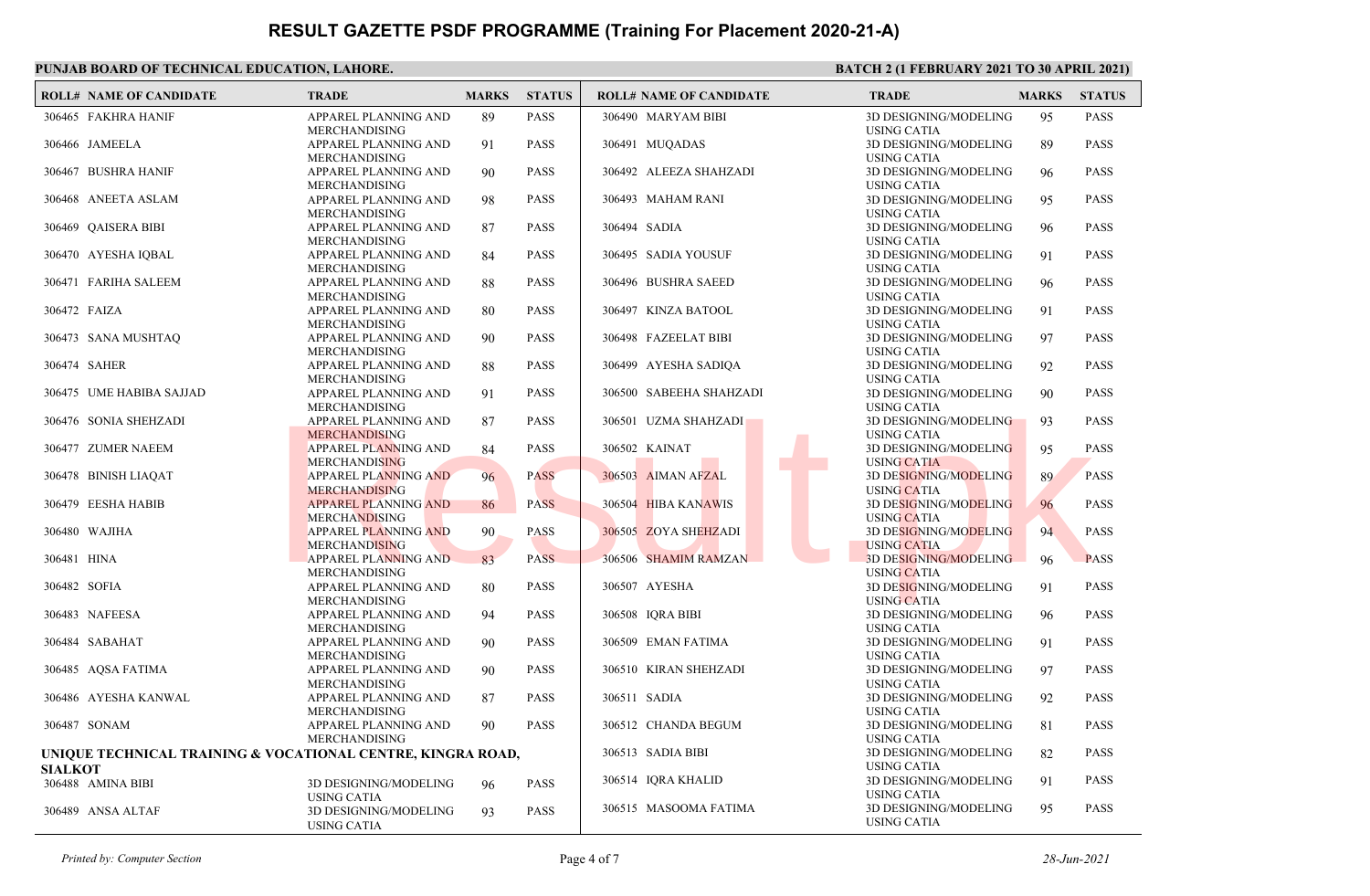| <b>ROLL# NAME OF CANDIDATE</b> | <b>TRADE</b>                                                | <b>MARKS</b> | <b>STATUS</b> | <b>ROLL# NAME OF CANDIDATE</b> | <b>TRADE</b>                                                | <b>MARKS</b> | <b>STATUS</b> |
|--------------------------------|-------------------------------------------------------------|--------------|---------------|--------------------------------|-------------------------------------------------------------|--------------|---------------|
| 306516 ANIQA ZAHRA             | 3D DESIGNING/MODELING<br><b>USING CATIA</b>                 | 92           | <b>PASS</b>   | 306542 KANWAL SHEHZADI         | <b>INDUSTRIAL STITCHING</b><br><b>MACHINE OPERATOR 2016</b> | 88           | <b>PASS</b>   |
| 306517 KOMAL HASSAN            | 3D DESIGNING/MODELING<br><b>USING CATIA</b>                 | 81           | <b>PASS</b>   | 306543 ANEES ZAHRA             | <b>INDUSTRIAL STITCHING</b><br><b>MACHINE OPERATOR 2016</b> | 86           | <b>PASS</b>   |
| 306518 ARBISH SHAHZADI         | 3D DESIGNING/MODELING<br><b>USING CATIA</b>                 | 82           | <b>PASS</b>   | 306544 JAVERIA                 | <b>INDUSTRIAL STITCHING</b><br><b>MACHINE OPERATOR 2016</b> | 88           | <b>PASS</b>   |
| 306519 ZARTASHA                | 3D DESIGNING/MODELING<br><b>USING CATIA</b>                 | 96           | <b>PASS</b>   | 306545 INSHA BANO              | <b>INDUSTRIAL STITCHING</b><br><b>MACHINE OPERATOR 2016</b> | 80           | <b>PASS</b>   |
| 306520 SITARA BIBI             | 3D DESIGNING/MODELING<br><b>USING CATIA</b>                 | 92           | <b>PASS</b>   | 306546 AYESHA RANI             | <b>INDUSTRIAL STITCHING</b><br><b>MACHINE OPERATOR 2016</b> | 89           | <b>PASS</b>   |
| 306521 FIZA KOUSAR             | 3D DESIGNING/MODELING<br><b>USING CATIA</b>                 | 95           | <b>PASS</b>   | 306547 FIZA BATOOL             | INDUSTRIAL STITCHING<br><b>MACHINE OPERATOR 2016</b>        | 86           | <b>PASS</b>   |
| 306522 QURAT UL AIN            | 3D DESIGNING/MODELING<br><b>USING CATIA</b>                 | 97           | <b>PASS</b>   | 306548 SADIA ARSHAD            | <b>INDUSTRIAL STITCHING</b><br><b>MACHINE OPERATOR 2016</b> | 88           | <b>PASS</b>   |
| 306523 SABAHAT                 | 3D DESIGNING/MODELING<br><b>USING CATIA</b>                 | 81           | <b>PASS</b>   | 306549 ANAM SHEHZADI           | <b>INDUSTRIAL STITCHING</b><br><b>MACHINE OPERATOR 2016</b> | 85           | <b>PASS</b>   |
| 306524 SABAHAT AKHTAR          | 3D DESIGNING/MODELING<br><b>USING CATIA</b>                 | 81           | <b>PASS</b>   | 306550 AQSA KARAMAT            | <b>INDUSTRIAL STITCHING</b><br><b>MACHINE OPERATOR 2016</b> | 83           | <b>PASS</b>   |
| 306525 KISA ZAHRA              | 3D DESIGNING/MODELING<br><b>USING CATIA</b>                 | 82           | <b>PASS</b>   | 306551 TALHA BIBI              | <b>INDUSTRIAL STITCHING</b><br><b>MACHINE OPERATOR 2016</b> | 87           | <b>PASS</b>   |
| 306526 KIRAN SHAHZADI          | 3D DESIGNING/MODELING<br><b>USING CATIA</b>                 | 91           | <b>PASS</b>   | 306552 MARYAM KAUSAR           | <b>INDUSTRIAL STITCHING</b><br><b>MACHINE OPERATOR 2016</b> | 86           | <b>PASS</b>   |
| 306527 AMBREEN BIBI            | <b>3D DESIGNING/MODELING</b><br><b>USING CATIA</b>          | 95           | <b>PASS</b>   | 306553 KIRAN SHEHZADI          | INDUSTRIAL STITCHING<br><b>MACHINE OPERATOR 2016</b>        | 88           | <b>PASS</b>   |
| 306528 AMINA BIBI              | 3D DESIGNING/MODELING<br><b>USING CATIA</b>                 | 92           | <b>PASS</b>   | 306554 ZARTASHA                | <b>INDUSTRIAL STITCHING</b><br><b>MACHINE OPERATOR 2016</b> | 87           | <b>PASS</b>   |
| 306529 KINZA KANWAL            | 3D DESIGNING/MODELING<br><b>USING CATIA</b>                 | 81           | <b>PASS</b>   | 306555 BIBI FAIZA              | <b>INDUSTRIAL STITCHING</b><br><b>MACHINE OPERATOR 2016</b> | 88           | <b>PASS</b>   |
| 306530 UME FARWA               | <b>3D DESIGNING/MODELING</b><br><b>USING CATIA</b>          | 82           | <b>PASS</b>   | 306556 FARIHA ASHRAF           | <b>INDUSTRIAL STITCHING</b><br><b>MACHINE OPERATOR 2016</b> | 90           | <b>PASS</b>   |
| 306531 KISHWER                 | 3D DESIGNING/MODELING<br><b>USING CATIA</b>                 | 96           | <b>PASS</b>   | 306557 SHAFIQA RANI            | <b>INDUSTRIAL STITCHING</b><br><b>MACHINE OPERATOR 2016</b> | 89           | <b>PASS</b>   |
| 306532 SONIA BIBI              | 3D DESIGNING/MODELING<br><b>USING CATIA</b>                 | 92           | <b>PASS</b>   | 306558 KHADIJA                 | <b>INDUSTRIAL STITCHING</b><br><b>MACHINE OPERATOR 2016</b> | 89           | <b>PASS</b>   |
| 306533 IQRA BIBI               | 3D DESIGNING/MODELING<br><b>USING CATIA</b>                 | 95           | <b>PASS</b>   | 306559 SAMIA ALVI              | <b>INDUSTRIAL STITCHING</b><br><b>MACHINE OPERATOR 2016</b> | 91           | <b>PASS</b>   |
| 306534 AMINA BIBI              | 3D DESIGNING/MODELING<br><b>USING CATIA</b>                 | 97           | <b>PASS</b>   | 306560 OURAT UL AIN            | <b>INDUSTRIAL STITCHING</b><br><b>MACHINE OPERATOR 2016</b> | 86           | <b>PASS</b>   |
| 306535 SADIA MUNAWAR           | 3D DESIGNING/MODELING<br><b>USING CATIA</b>                 | 81           | <b>PASS</b>   | 306561 RABIA JAVED             | <b>INDUSTRIAL STITCHING</b><br><b>MACHINE OPERATOR 2016</b> | 88           | <b>PASS</b>   |
| 306536 ZUNAIRA REHMAT          | 3D DESIGNING/MODELING<br><b>USING CATIA</b>                 | 94           | <b>PASS</b>   | 306562 RIMSHA SEHAR            | <b>INDUSTRIAL STITCHING</b><br><b>MACHINE OPERATOR 2016</b> | 89           | <b>PASS</b>   |
| 306537 SAMIA BIBI              | 3D DESIGNING/MODELING<br><b>USING CATIA</b>                 | 92           | <b>PASS</b>   | 306563 GHULAM FATIMA           | <b>INDUSTRIAL STITCHING</b><br><b>MACHINE OPERATOR 2016</b> | 85           | <b>PASS</b>   |
| 306538 NISHA EHSAN             | INDUSTRIAL STITCHING<br><b>MACHINE OPERATOR 2016</b>        | 89           | <b>PASS</b>   | 306564 FAIQA                   | INDUSTRIAL STITCHING<br><b>MACHINE OPERATOR 2016</b>        | 89           | <b>PASS</b>   |
| 306539 RIDA BIBI               | <b>INDUSTRIAL STITCHING</b><br><b>MACHINE OPERATOR 2016</b> | 87           | <b>PASS</b>   | 306565 MAHRUKH                 | <b>INDUSTRIAL STITCHING</b><br><b>MACHINE OPERATOR 2016</b> | 88           | <b>PASS</b>   |
| 306540 ADEBA SEHAR             | <b>INDUSTRIAL STITCHING</b><br><b>MACHINE OPERATOR 2016</b> | 90           | <b>PASS</b>   | 306566 MAHAM IQBAL             | <b>INDUSTRIAL STITCHING</b><br><b>MACHINE OPERATOR 2016</b> | 90           | <b>PASS</b>   |
| 306541 GHULAM FIZA             | <b>INDUSTRIAL STITCHING</b><br><b>MACHINE OPERATOR 2016</b> | 89           | <b>PASS</b>   | 306567 SIDRA KAUSAR            | <b>INDUSTRIAL STITCHING</b><br><b>MACHINE OPERATOR 2016</b> | 86           | <b>PASS</b>   |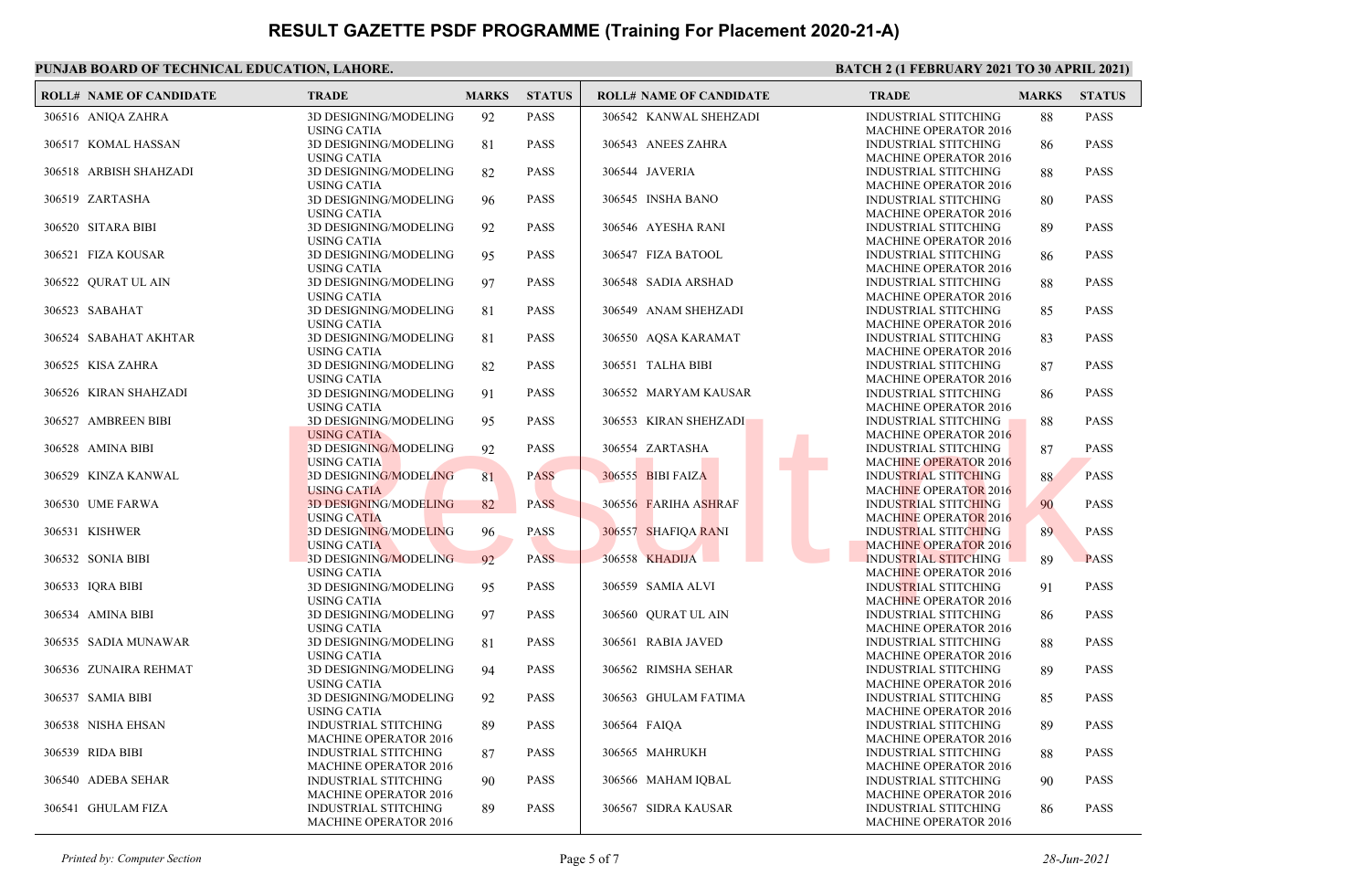| <b>ROLL# NAME OF CANDIDATE</b>                                                     | <b>TRADE</b>                                                  | <b>MARKS</b> | <b>STATUS</b> | <b>ROLL# NAME OF CANDIDATE</b> | <b>TRADE</b>                                        | <b>MARKS</b> | <b>STATUS</b> |
|------------------------------------------------------------------------------------|---------------------------------------------------------------|--------------|---------------|--------------------------------|-----------------------------------------------------|--------------|---------------|
| 306568 TOOEER ZAHRA                                                                | <b>INDUSTRIAL STITCHING</b><br><b>MACHINE OPERATOR 2016</b>   | 88           | <b>PASS</b>   | 306593 SHEEZA                  | APPAREL PLANNING AND<br><b>MERCHANDISING</b>        | 60           | <b>PASS</b>   |
| 306569 FARZANA KAUSAR                                                              | <b>INDUSTRIAL STITCHING</b><br><b>MACHINE OPERATOR 2016</b>   | 90           | <b>PASS</b>   | 306594 MISHAL MAOSOOD          | APPAREL PLANNING AND<br><b>MERCHANDISING</b>        | 75           | <b>PASS</b>   |
| 306570 RAZIA ANWAR                                                                 | <b>INDUSTRIAL STITCHING</b><br><b>MACHINE OPERATOR 2016</b>   | 88           | <b>PASS</b>   | 306595 AROOBA                  | APPAREL PLANNING AND<br><b>MERCHANDISING</b>        | 90           | <b>PASS</b>   |
| 306571 RABIA AMIN                                                                  | <b>INDUSTRIAL STITCHING</b><br><b>MACHINE OPERATOR 2016</b>   | 90           | <b>PASS</b>   | 306596 AYESHA BABAR            | APPAREL PLANNING AND<br><b>MERCHANDISING</b>        | 70           | <b>PASS</b>   |
| 306572 RABAB ZAHRA                                                                 | <b>INDUSTRIAL STITCHING</b><br><b>MACHINE OPERATOR 2016</b>   | 88           | <b>PASS</b>   | 306597 HAMIDA                  | APPAREL PLANNING AND<br><b>MERCHANDISING</b>        | 80           | <b>PASS</b>   |
| 306573 SANA                                                                        | <b>INDUSTRIAL STITCHING</b><br><b>MACHINE OPERATOR 2016</b>   | 90           | <b>PASS</b>   | 306598 AMINA SHAHZADI          | APPAREL PLANNING AND<br><b>MERCHANDISING</b>        | 74           | <b>PASS</b>   |
| 306574 RIMSHA SALAMAT                                                              | <b>INDUSTRIAL STITCHING</b><br><b>MACHINE OPERATOR 2016</b>   | 89           | <b>PASS</b>   | 306599 SONIA BIBI              | APPAREL PLANNING AND<br>MERCHANDISING               | 81           | <b>PASS</b>   |
| 306575 SADIA                                                                       | <b>INDUSTRIAL STITCHING</b><br><b>MACHINE OPERATOR 2016</b>   | 87           | <b>PASS</b>   | 306600 ANAM ARSHAD             | APPAREL PLANNING AND<br><b>MERCHANDISING</b>        | 95           | <b>PASS</b>   |
| 306576 RIDA MUNAWER                                                                | <b>INDUSTRIAL STITCHING</b><br><b>MACHINE OPERATOR 2016</b>   | 90           | <b>PASS</b>   | 306601 KHADIJA                 | APPAREL PLANNING AND<br><b>MERCHANDISING</b>        | 65           | <b>PASS</b>   |
| 306577 HAJIRA AKBAR                                                                | <b>INDUSTRIAL STITCHING</b><br><b>MACHINE OPERATOR 2016</b>   | 90           | <b>PASS</b>   | 306602 NIMRA                   | APPAREL PLANNING AND<br><b>MERCHANDISING</b>        | 68           | <b>PASS</b>   |
| 306578 YASMEEN                                                                     | <b>INDUSTRIAL STITCHING</b><br><b>MACHINE OPERATOR 2016</b>   | 89           | <b>PASS</b>   | 306603 SAWERA ARSHAD           | APPAREL PLANNING AND<br><b>MERCHANDISING</b>        | 95           | <b>PASS</b>   |
| 306579 SOMIA SAIQA                                                                 | <b>INDUSTRIAL STITCHING</b><br><b>MACHINE OPERATOR 2016</b>   | 86           | <b>PASS</b>   | 306604 AMNA                    | APPAREL PLANNING AND<br><b>MERCHANDISING</b>        | 95           | <b>PASS</b>   |
| 306580 AYESHA SIDDIOUE                                                             | <b>INDUSTRIAL STITCHING</b><br><b>MACHINE OPERATOR 2016</b>   | 88           | <b>PASS</b>   | 306605 SIDRA                   | APPAREL PLANNING AND<br><b>MERCHANDISING</b>        | 72           | <b>PASS</b>   |
| 306581 SHUMAILA IMTIAZ                                                             | <b>INDUSTRIAL STITCHING</b><br><b>MACHINE OPERATOR 2016</b>   | 85           | <b>PASS</b>   | 306606 SAJDA PERVEEN           | <b>APPAREL PLANNING AND</b><br><b>MERCHANDISING</b> | 67           | <b>PASS</b>   |
| 306582 URWA SAJAD                                                                  | <b>INDUSTRIAL STITCHING</b><br><b>MACHINE OPERATOR 2016</b>   | 87           | <b>PASS</b>   | 306607 AMINA BIBI              | APPAREL PLANNING AND<br><b>MERCHANDISING</b>        | 87           | <b>PASS</b>   |
| 306583 ANEEKA RANI                                                                 | INDUSTRIAL STITCHING<br><b>MACHINE OPERATOR 2016</b>          | 88           | <b>PASS</b>   | 306608 SALEHA AFRA             | <b>APPAREL PLANNING AND</b><br><b>MERCHANDISING</b> | 84           | <b>PASS</b>   |
| 306584 ZAHRA FATIMA                                                                | INDUSTRIAL STITCHING<br><b>MACHINE OPERATOR 2016</b>          | 88           | <b>PASS</b>   | 306609 RUBAB KANWAL            | APPAREL PLANNING AND<br><b>MERCHANDISING</b>        | 68           | <b>PASS</b>   |
| 306585 AMINA                                                                       | <b>INDUSTRIAL STITCHING</b><br><b>MACHINE OPERATOR 2016</b>   | 90           | <b>PASS</b>   | 306610 ARWA RUBAB              | APPAREL PLANNING AND<br><b>MERCHANDISING</b>        | 72           | <b>PASS</b>   |
| UNIQUE TECHNICAL TRAINING & VOCATIONAL CENTRE, SHAHTABGARH ROAD,<br><b>SIALKOT</b> |                                                               |              |               | 306611 SHANZA                  | APPAREL PLANNING AND<br><b>MERCHANDISING</b>        | 60           | <b>PASS</b>   |
| 306586 SANA LATIF                                                                  | APPAREL PLANNING AND                                          | 73           | <b>PASS</b>   | 306612 NIDA RASHEED            | APPAREL PLANNING AND<br><b>MERCHANDISING</b>        | 85           | <b>PASS</b>   |
| 306587 ESHA ANDLEEB                                                                | <b>MERCHANDISING</b><br>APPAREL PLANNING AND                  | 77           | <b>PASS</b>   | 306613 ALISHA                  | APPAREL PLANNING AND<br>MERCHANDISING               | 80           | <b>PASS</b>   |
| 306588 MUQADAS                                                                     | MERCHANDISING<br>APPAREL PLANNING AND                         | 67           | <b>PASS</b>   | 306614 AYESHA ZAHEER           | APPAREL PLANNING AND<br><b>MERCHANDISING</b>        | 92           | <b>PASS</b>   |
| 306589 SHUMAILA                                                                    | <b>MERCHANDISING</b><br>APPAREL PLANNING AND                  | 85           | <b>PASS</b>   | 306615 KAINAT                  | APPAREL PLANNING AND<br>MERCHANDISING               | 70           | <b>PASS</b>   |
| 306590 SONILA                                                                      | <b>MERCHANDISING</b><br>APPAREL PLANNING AND                  | 90           | <b>PASS</b>   | 306616 SAMRA SHEHZADI          | APPAREL PLANNING AND<br><b>MERCHANDISING</b>        | 75           | <b>PASS</b>   |
| 306591 RAFIA                                                                       | <b>MERCHANDISING</b><br>APPAREL PLANNING AND                  | 70           | <b>PASS</b>   | 306617 AMBREEN FATIMA          | APPAREL PLANNING AND<br><b>MERCHANDISING</b>        | 85           | <b>PASS</b>   |
| 306592 TAHIRA SARFARAZ                                                             | MERCHANDISING<br>APPAREL PLANNING AND<br><b>MERCHANDISING</b> | 95           | <b>PASS</b>   | 306618 AMARA FARHEEN           | APPAREL PLANNING AND<br><b>MERCHANDISING</b>        | 93           | <b>PASS</b>   |